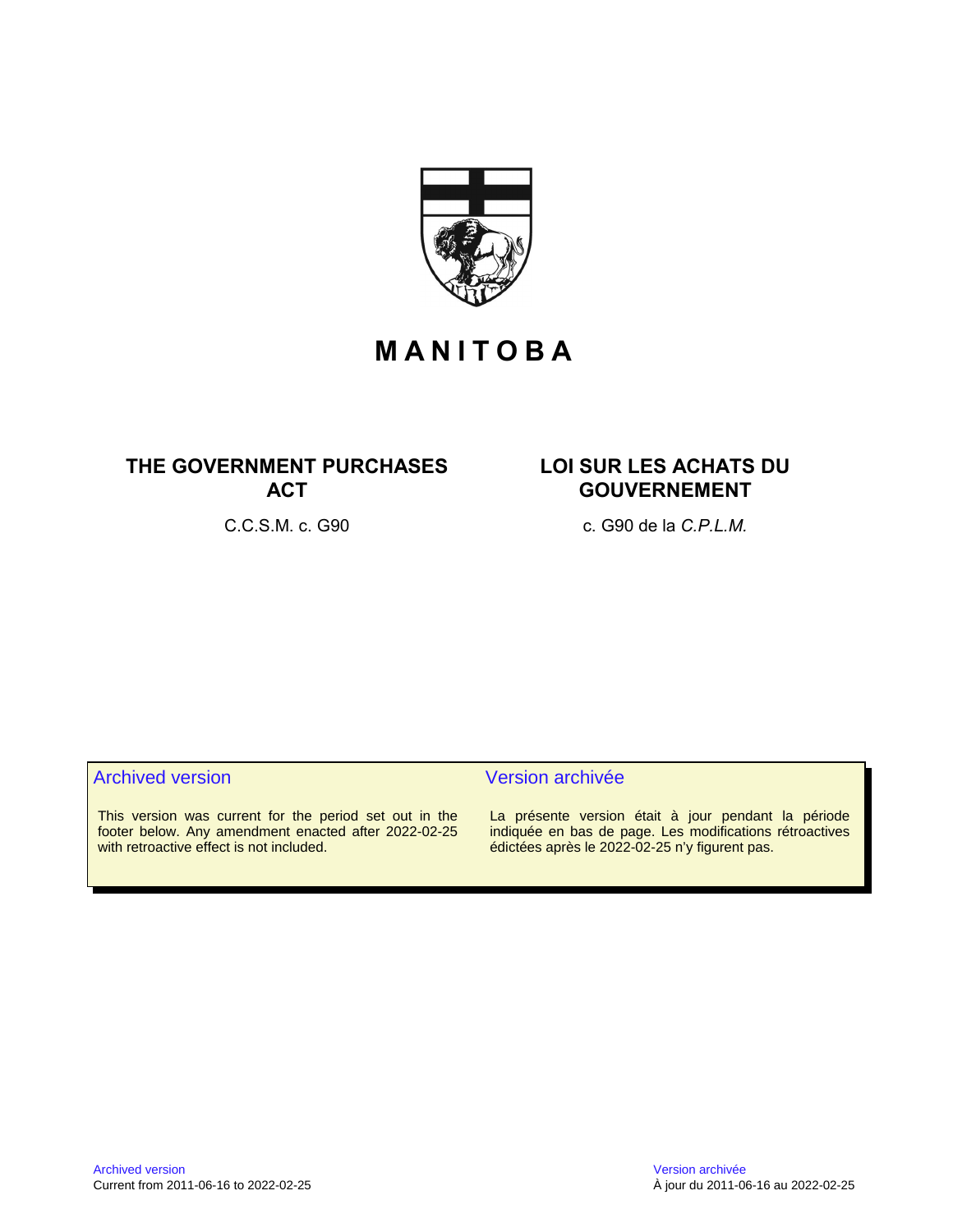# LEGISLATIVE HISTORY / HISTORIQUE C.C.S.M. c. G90 / c. G90 de la C.P.L.M.

# **LEGISLATIVE HISTORY**

### *The Government Purchases Act*, C.C.S.M. c. G90

| <b>Enacted by</b>     | Proclamation status (for provisions in force by proclamation) |
|-----------------------|---------------------------------------------------------------|
| RSM 1987, c. G90      | whole Act: in force on 1 Feb 1988 (Man. Gaz.: 6 Feb 1988)     |
| Amended by            |                                                               |
| SM 2001, c. 39, s. 31 | in force on 1 May 2002 (Man. Gaz.: 18 May 2002)               |
| SM 2007, c. 16        | in force on 1 Apr 2009 (Man. Gaz.: 28 Feb 2009)               |
| SM 2011, c. 37, s. 10 |                                                               |
| SM 2021, c. 11, s. 65 | not yet proclaimed                                            |

# **HISTORIQUE**

# *Loi sur les achats du gouvernement*, c. G90 de la C.P.L.M.

| Édictée par               | État des dispositions qui entrent en vigueur par proclamation                                 |
|---------------------------|-----------------------------------------------------------------------------------------------|
| L.R.M. 1987, c. G90       | l'ensemble de la Loi : en vigueur le 1 <sup>er</sup> févr. 1988 (Gaz. du Man. : 6 févr. 1988) |
| Modifiée par              |                                                                                               |
| L.M. 2001, c. 39, art. 31 | en vigueur le 1 <sup>er</sup> mai 2002 (Gaz. du Man. : 18 mai 2002)                           |
| L.M. 2007, c. 16          | en vigueur le 1 <sup>er</sup> avr. 2009 (Gaz. du Man. : 28 févr. 2009)                        |
| L.M. 2011, c. 37, art. 10 |                                                                                               |
| L.M. 2021, c. 11, art. 65 | non proclamé                                                                                  |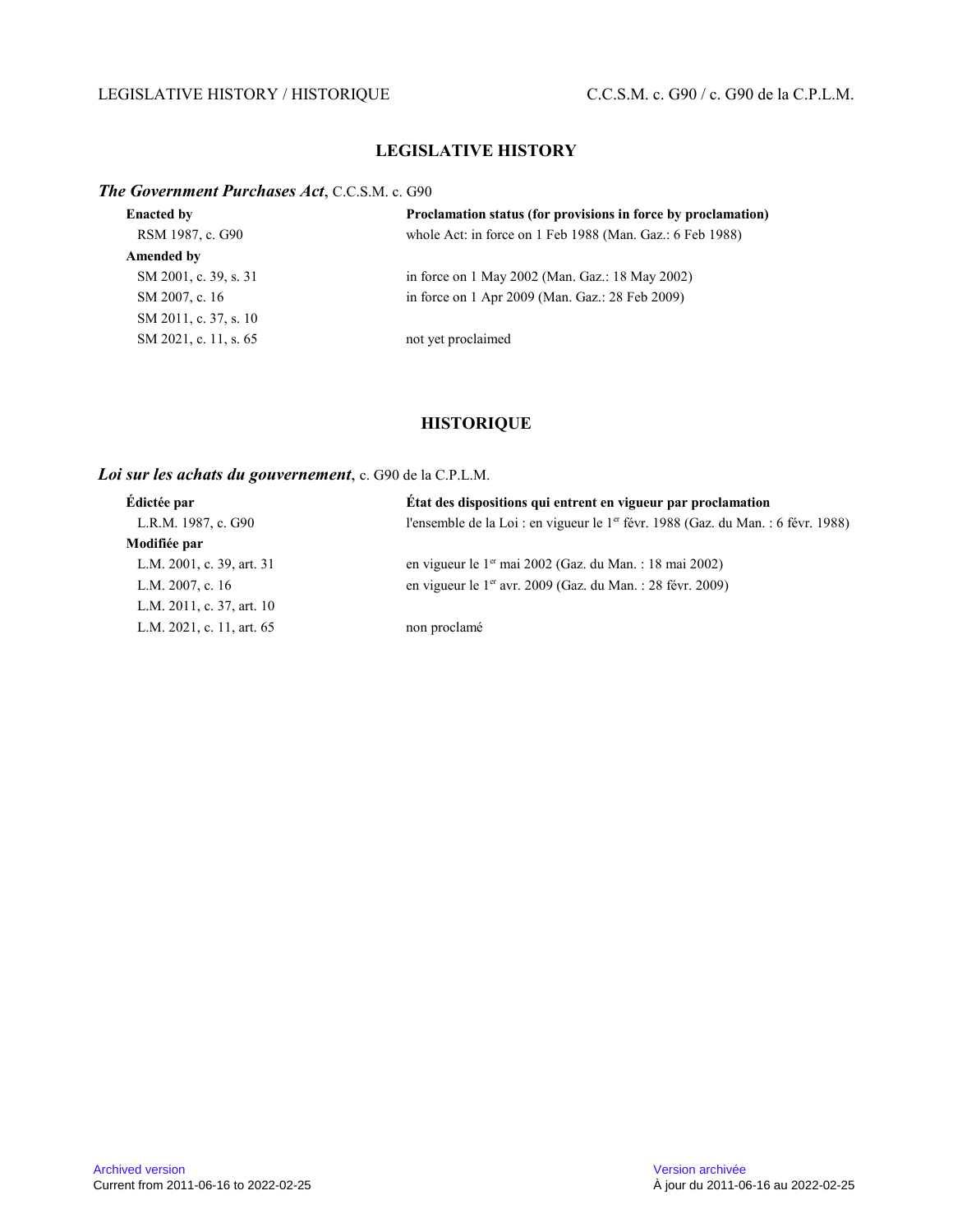# **CHAPTER G90 CHAPITRE G90**

# THE GOVERNMENT PURCHASES ACT LOI SUR LES ACHATS

# TABLE OF CONTENTS TABLE DES MATIÈRES

#### Section Article

- 1 Definitions
- 2 Purchasing bureau
- 3 Appointment of General Purchasing Agent and staff
- 4 Duties of General Purchasing Agent
- 5 All purchases subject to review of General Purchasing Agent
- 6 Where purchase made without authority
- 7 Purchasing rules
- 8 Establishment of standards and uniform contracts
- 9 Purchases in bulk and appropriation for same
- 10 Authority to pay incidental charges and expenses
- 11 Requisitions in writing
- 12 Except in certain cases, goods to be requisitioned
- 13 Formal contracts
- 14 Repealed
- 15 Records, etc., to be kept
- 16 Duty of General Purchasing Agent on receipt of a requisition
- 17 Regulations

# **DU GOUVERNEMENT**

- 1 Définitions
- 2 Constitution du Bureau
- 3 Nominations
- 4 Fonctions du responsable général des Achats
- 5 Examen des achats par le responsable général
- 6 Achats non fondés
- 7 Règles applicables aux achats
- 8 Établissement de normes et de formulaire
- 9 Achats en gros
- 10 Frais et dépenses accessoires
- 11 Demandes écrites
- 12 Nécessité de présenter des demandes écrites
- 13 Contrats formels
- 14 Abrogé<br>15 Conserv
- 15 Conservation de documents comptables
- 16 Exécution des demandes
- 17 Réglements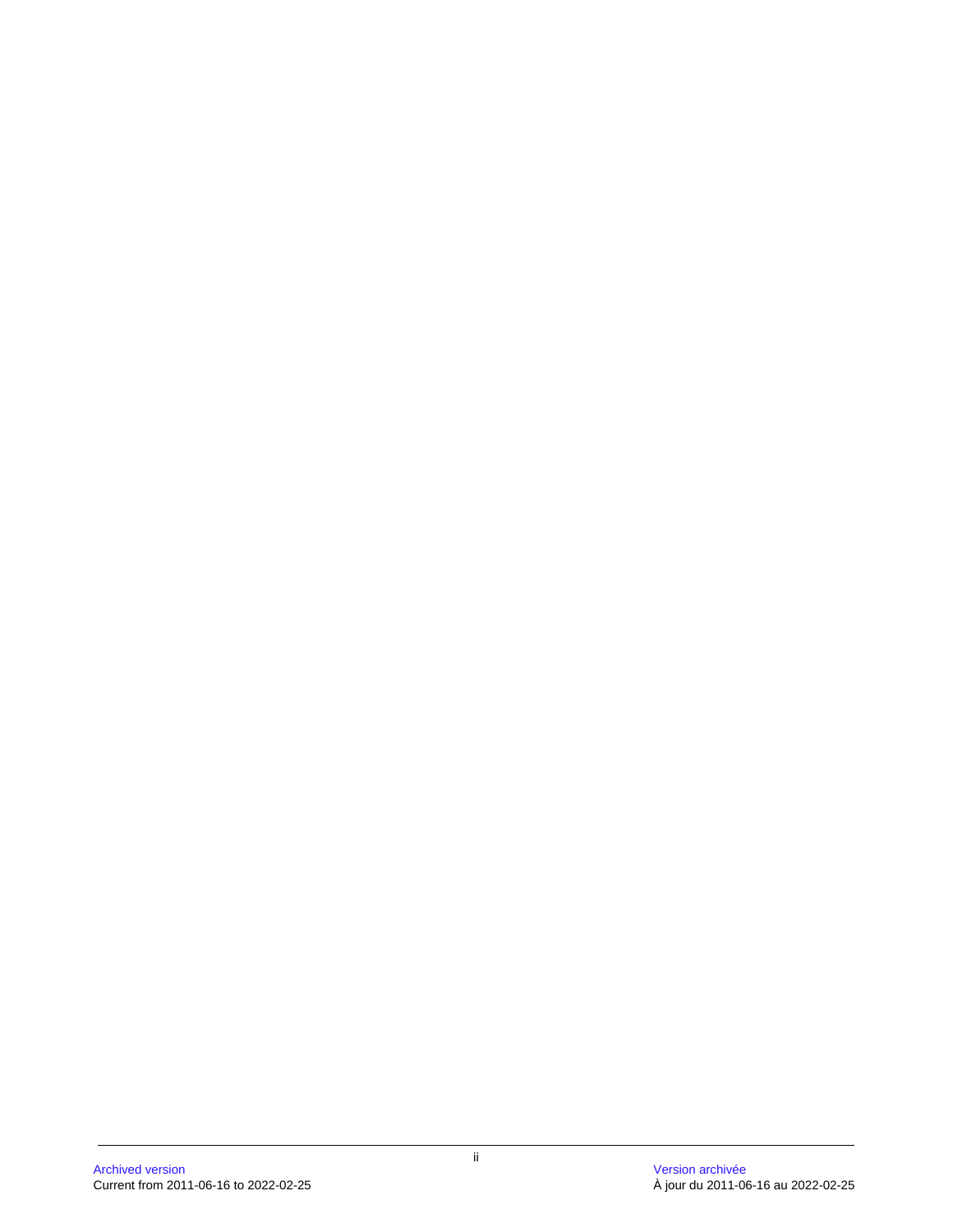# **THE GOVERNMENT PURCHASES ACT LOI SUR LES ACHATS**

### **CHAPTER G90 CHAPITRE G90**

# **DU GOUVERNEMENT**

HER MAJESTY, by and with the advice and consent of the Legislative Assembly of Manitoba, enacts as follows:

### **Definitions**

**1** In this Act,

### **"compliant bid"** means a bid

(a) made by a person who has met all conditions imposed in the request for tenders on persons seeking the contract in question, and

(b) that meets all requirements for the goods to be purchased set out in the request for tenders; (« soumission conforme »)

**"General Purchasing Agent"** means the General Purchasing Agent appointed under this Act; (« responsable général des Achats »)

**"minister"** means the member of the Executive Council charged by the Lieutenant Governor in Council with the administration of this Act. (« ministre »)

S.M. 2007, c. 16, s. 2.

SA MAJESTÉ, sur l'avis et du consentement de l'Assemblée législative du Manitoba, édicte :

# **Définitions**

**1** Les définitions qui suivent s'appliquent à la présente loi.

**« ministre »** Le membre du Conseil exécutif chargé par le lieutenant-gouverneur en conseil de l'application de la présente loi. ("minister")

**« responsable général des Achats »** Le responsable général des Achats nommé aux termes de la présente loi. ("General Purchasing Agent")

**« soumission conforme »** Soumission qui :

a) d'une part, est présentée par un soumissionnaire qui respecte les conditions imposées dans l'appel d'offres;

b) d'autre part, répond aux exigences applicables aux biens que vise l'appel d'offres. ("compliant bid")

L.M. 2007, c. 16, art. 2.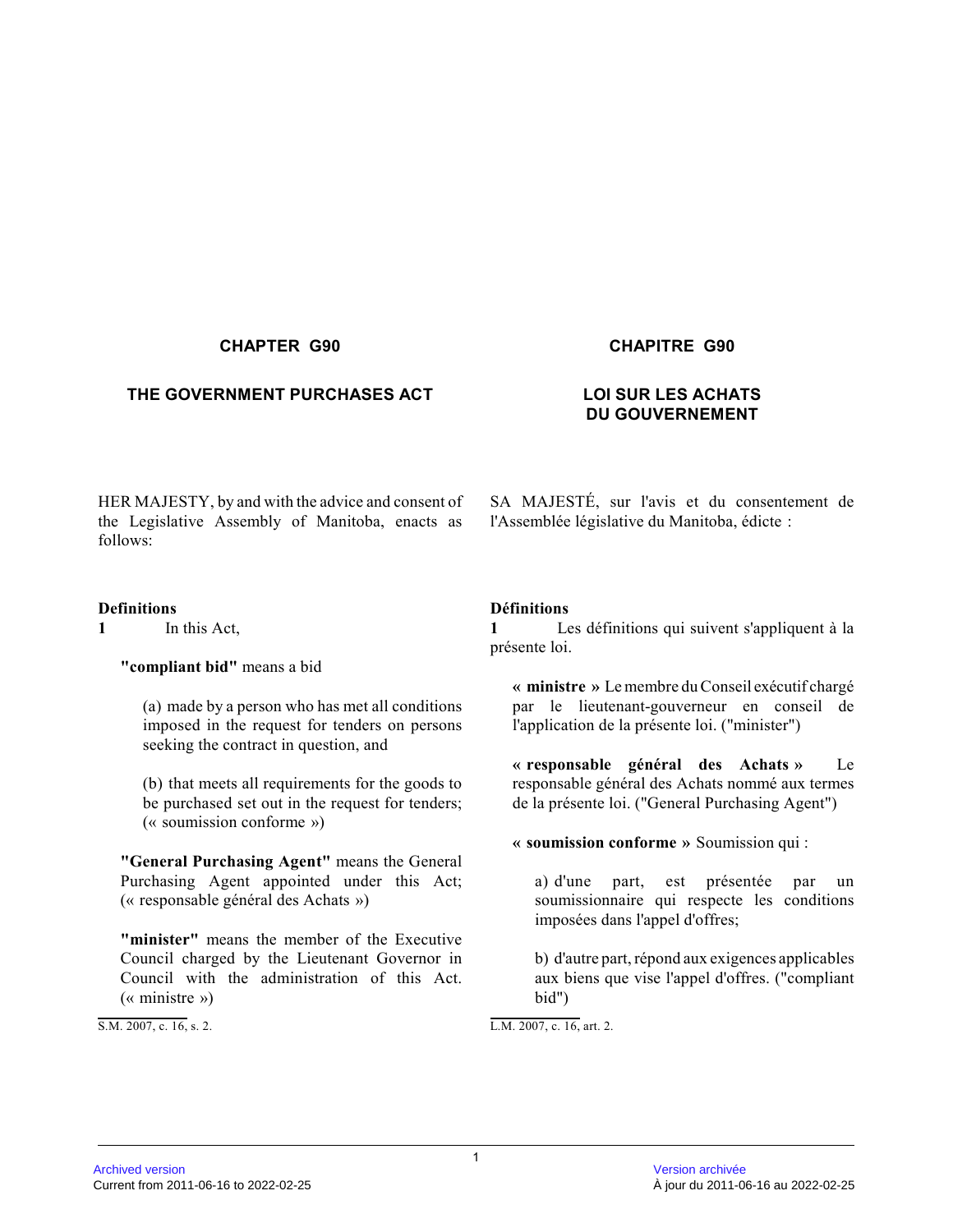### **Purchasing bureau**

**2** To provide more efficiently for the requirements of the public service, there shall be a Purchasing Bureau over which the minister shall preside, and he shall have the direction and management of that bureau.

**Appointment of General Purchasing Agent and staff 3** A special officer, who shall be known as: "the General Purchasing Agent", and such other officers and employees as may be required for the proper conduct of the work of the Purchasing Bureau may be appointed as

# BUREAU AND STAFF **BUREAU ET PERSONNEL**

### **Constitution du Bureau**

**2** Le Bureau des achats est constitué afin de pourvoir de façon plus efficace aux besoins de l'Administration publique. Il est placé sous la direction du ministre qui en a la gestion et l'administration .

### **Nominations**

**3** Peuvent être nommés conformément à la *Loi sur la fonction publique* le responsable général des Achats ainsi que le personnel nécessaire au fonctionnement du Bureau des achats.

# HOW PURCHASES TO BE MADE FAÇON DE FAIRE LES ACHATS

### **Duties of General Purchasing Agent**

provided in *The Civil Service Act* .

**4** The General Purchasing Agent shall arrange for the purchase of any and all commodities of any nature whatsoever that may be required for the use o f the various departments of the public service of the province with the following exceptions:

(a) materials required for work to be done under departmental orders issued in connection with "Repair and Alteration Requisitions" or supplies, equipment, and apparatus of technical nature, all o f which may be purchased as may be necessary by such other official as the minister may designate and subject to the direction and approval of the minister of the department affected;

(b) contracts for the erection, repair, or alteration of buildings for the use of any service under the government do not come within the jurisdiction of the General Purchasing Agent;

(c) such supplies as may be required in emergency, as drugs at the various institutions and sundry supplies, the need for which it is not possible to anticipate until the actual necessity is apparent, may be purchased in the discretion of the responsible official in charge of the department or institution or the work where the need arises, without reference t o the General Purchasing Agent, but subject at all time

### **Fonctions du responsable général des Achats**

**4** Le responsable général des Achats pourvoit à l'achat des marchandises de toute nature nécessaires à l'usage des divers ministères de l'Administration publique de la province, sous réserve des exceptions suivantes :

a) les matériaux nécessaires aux travaux à entreprendre suite aux arrêtés ministériels ayant trait aux "réquisitions relatives aux réparations et modifications", ainsi que les fournitures, équipements et appareillages techniques. Sous réserve de l'approbation et des instructions du ministre concerné, le fonctionnaire désigné par le ministre peut les acheter selon les besoins;

b) l'édification, la réparation et la modification des bâtiments affectés aux divers services du gouvernement;

c) les fournitures nécessaires en cas d'urgence et dont le besoin n'est pas prévisible, notamment des médicaments et approvisionnements divers, qui peuvent, sous réserve de l'approbation du ministre responsable du ministère touché par l'urgence, être achetées avec toute l'économie nécessaire par le responsable du ministère, de l'institution ou des travaux pour lequel leur besoin se fait sentir.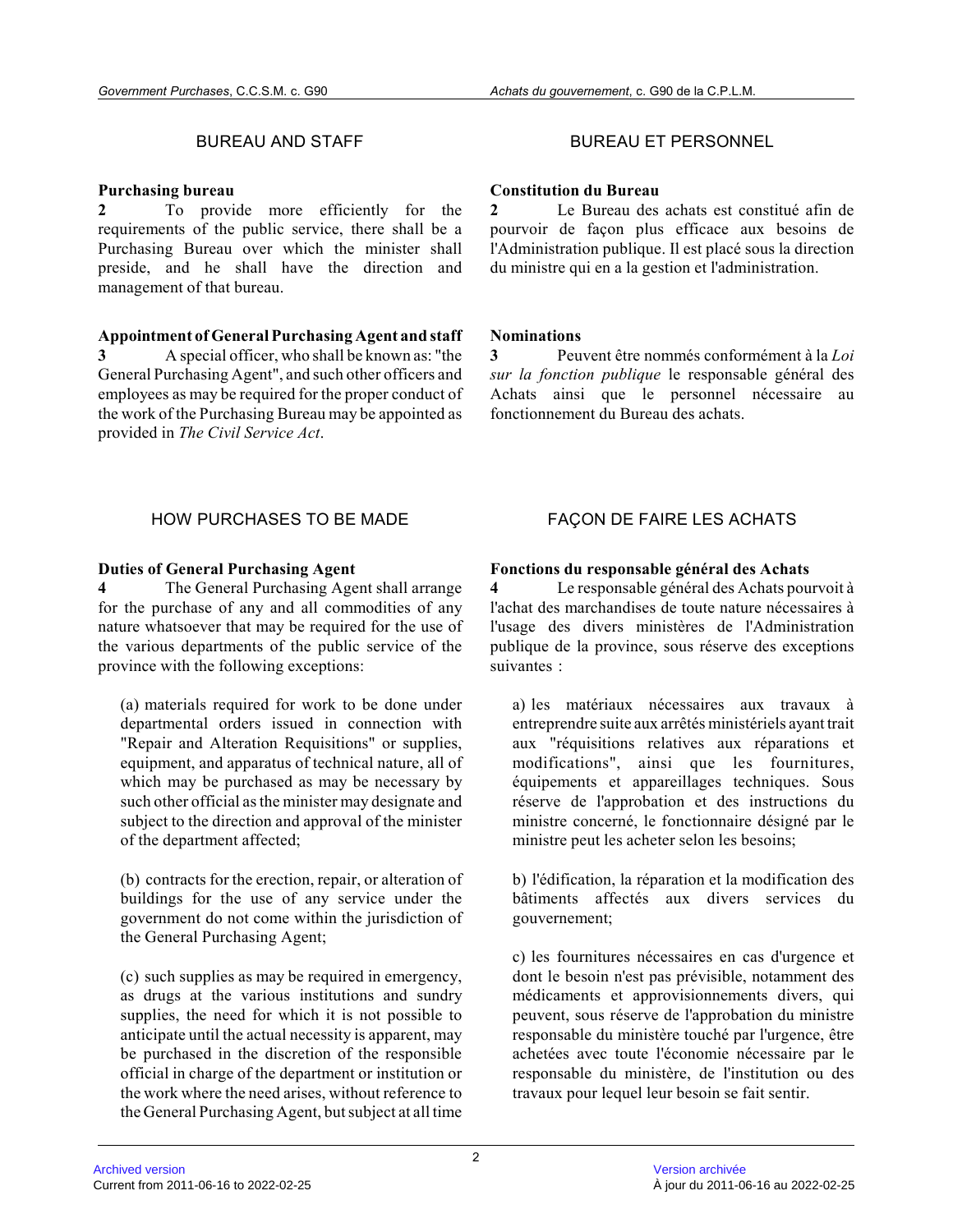to the approval of the minister presiding over the department in which the occasion arises and with al l due economy.

#### **All purchases subject to review of General Purchasing Agent**

**5** All such purchases made without prior reference to the General Purchasing Agent or any of his assistants are subject to review and report by him to the minister of the department affected.

#### **Where purchase made without authority**

**6** Where a purchase is made without due authority by any official on the plea of emergency, if it appears from the invoice that excessive price s were charged, and the purchase was not warranted on the ground of emergency, or the emergency was due to the negligence of the official in failing to make proper requisitions in proper time, the General Purchasing Agent shall report the facts to the minister of the department affected with evidence of the negligence, lack of emergency, or exorbitant price, and the minister may surcharge the official with any excess cost to the government on the purchase, and deduct that excess from the salary of the official.

#### **Purchasing rules**

**7(1)** All purchases of goods made under authority of this Act are subject to the following rules:

(a) all purchases must be made in the most economical manner possible;

(b) whenever possible, competitive offers are to be obtained through the use of public tenders or similar means;

(b.1) whenever possible, purchases must be made in accordance with the barrier-free purchasing guidelines, if such guidelines are prescribed by regulations made under this Act;

#### **Examen des achats par le responsable général**

**5** Le responsable général des Achats peut examiner les achats faits sans que lui ou un de ses adjoints ne soient consultés et en faire rapport au ministre concerné.

#### **Achats non fondés**

Le responsable général des Achats fait parvenir au ministre concerné un rapport motivé des cas où il appert que les achats faits au motif d'urgence l'ont été pour un prix exorbitant, qu'aucune urgence ne les motivait ou que l'urgence invoquée était due à la négligence du responsable de faire les achats voulus en temps opportun. Le ministre peut alors imputer aux responsables les coûts supplémentaires reliés à ces achats et déduire ces coûts de leur salaire.

#### **Règles applicables aux achats**

**7(1)** Les règles qui suivent s'appliquent à l'achat de biens sous le régime de la présente loi :

a) les achats sont faits aussi économiquement que possible;

b) autant que faire se peut, des offres à prix concurrentiel sont obtenues au moyen de soumissions publiques ou par une méthode semblable;

b.1) autant que faire se peut, les achats doivent êtr e faits en conformité avec les directives sur l'approvisionnement sans entrave qui ont pu avoir été prises par les règlements d'application de la présente loi;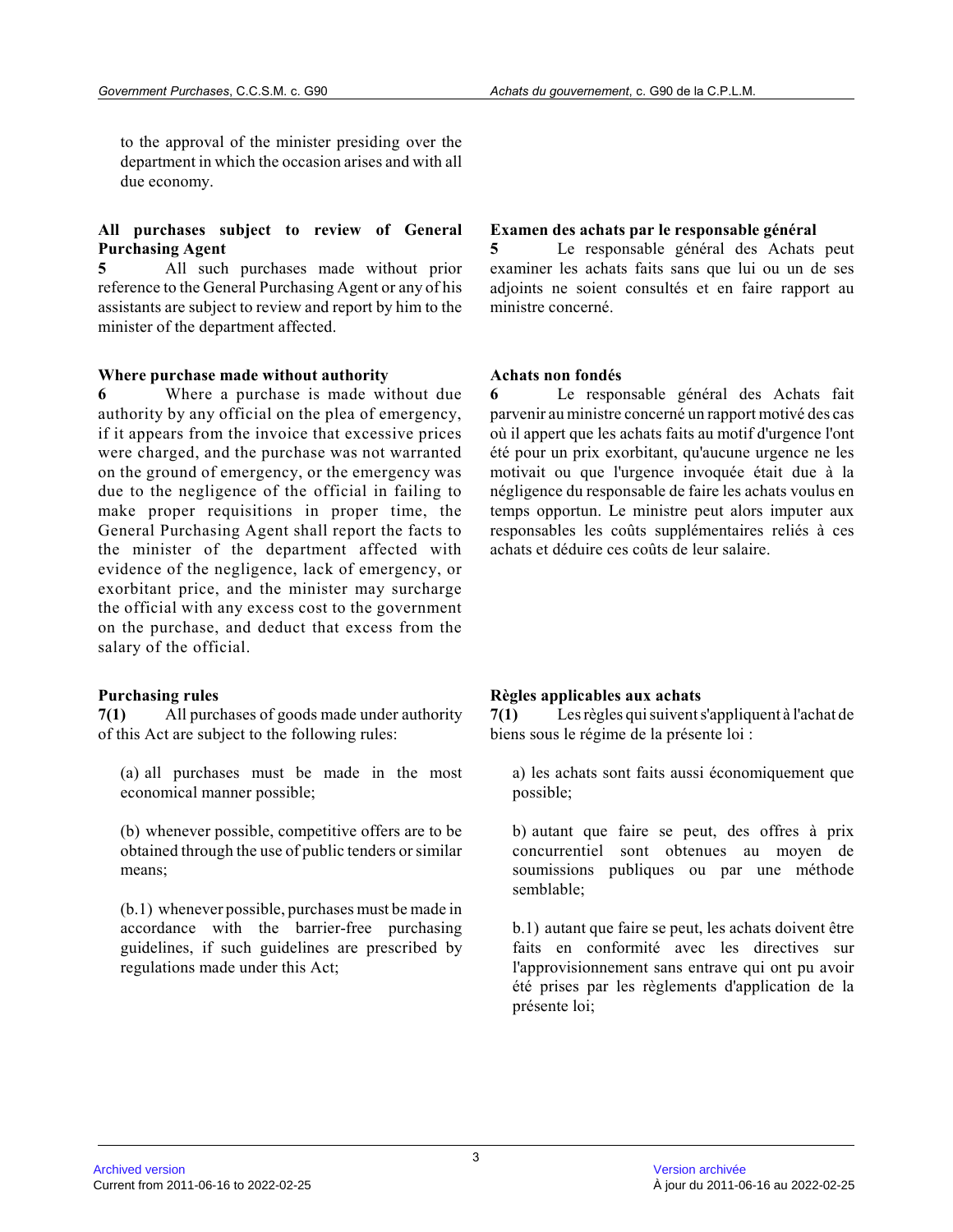(c) every request for tenders must set out

(i) the conditions that must be met by persons bidding on the contract in question,

(ii) the requirements for the goods in question, and

(iii) the criteria on which compliant bids will be evaluated;

(d) subject to the regulations, when public tenders or similar means are used, the contract must be awarded as follows:

(i) if the request for tenders states that price is to be the deciding factor between compliant bids, the contract must be awarded to the compliant bid with the lowest price,

(ii) in any other case, the contract must be awarded to the compliant bid that receives the highest rating using the evaluation criteria set out in the request for tenders.

# **Responsible manufacturer policy**

**7(2)** For the purchase of classes of goods prescribed by regulation, persons bidding must establish that the goods have been or will be produced in accordance with minimum fair labour practices prescribed by regulation.

S.M. 2007, c. 16, s. 3; S.M. 2011, c. 37, s. 10.

# **Establishment of standards and uniform contracts**

**8** The General Purchasing Agent, subject to the approval of the minister of the department affected , shall establish standards for all articles for the use of the various departments of the public service and branche s thereof, and shall make, or cause to be made, any test or examination or analysis necessary therefor, and frame, or cause to be framed, uniform specifications therefor, and standard and uniform forms of contract for the supply of such articles.

c) les appels d'offres font état :

(i) des conditions imposées aux soumissionnaires,

(ii) des exigences applicables aux biens en question,

(iii) des critères d'évaluation des soumissions conformes;

d) sous réserve des règlements, lorsque des soumissions publiques ou une méthode semblable sont utilisées, le marché est attribué comme suit :

(i) si l'appel d'offre précise que le prix est le facteur déterminant, le marché est attribué au moins-disant ayant présenté une soumission conforme,

(ii) dans tous les autres cas, le marché est attribué au soumissionnaire ayant présenté la soumission conforme la mieux cotée à la suite d'une évaluation faite selon les critères indiqués dans l'appel d'offres.

### **Pratiques équitables minimales en matière de travai l**

**7(2)** En ce qui concerne l'achat de catégories de biens établies par règlement, le soumissionnaire est tenu de démontrer que les biens ont été produits ou le seront conformément aux pratiques équitables minimales fixées par règlement en matière de travail.

L.M. 2007, c. 16, art. 3; L.M. 2011, c. 37, art. 10 .

# **Établissement de normes et de formulaire**

**8** Sous réserve d'approbation par le ministre concerné, le responsable général des Achats fixe le s normes de tous les articles destinés à l'usage des divers ministères de l'Administration publique ainsi qu'à leurs directions. Il fait à cet égard les essais, examens et analyses nécessaires, ou y pourvoit. Il détermine ou fait déterminer les caractéristiques de ces articles et établit, ou fait établir, des contrats-types d'approvisionnement.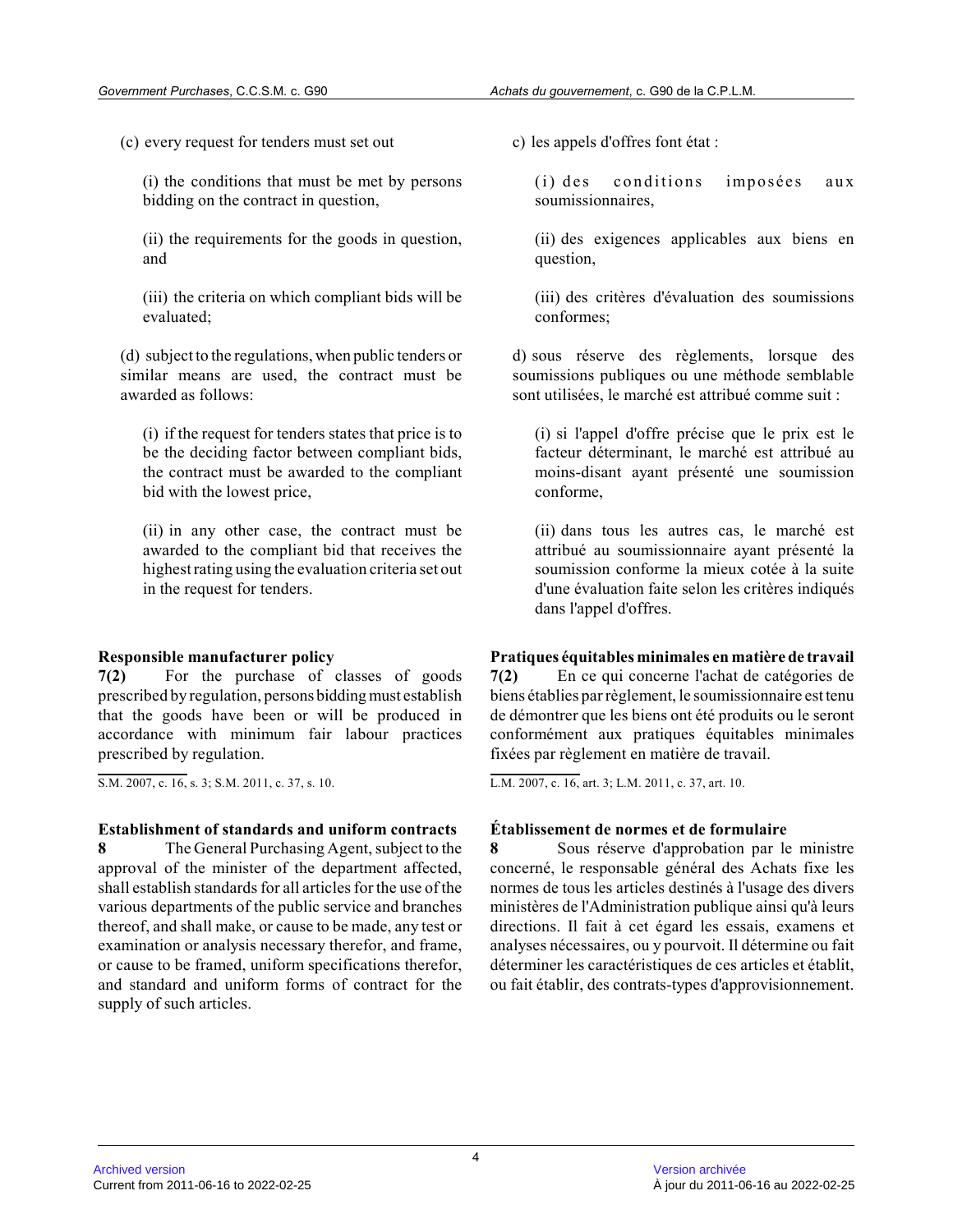### **Purchases in bulk and appropriation for same**

**9** Where the General Purchasing Agent is of the opinion that purchases in bulk of commodities and supplies of any kind for use in or for the purposes of the various departments of the public service, are advisable, he may, with the approval of the Lieutenant Governor in Council, cause such bulk purchases to be made; i n which event the total cost of those purchases shall be defrayed out of an account to be provided for the purpose in the accounts of the government, to be known as: "Open Ledger Account Stores Stock", and that appropriation shall be reimbursed from the various appropriations affected as the commodities in question are distributed to the respective branches of the publi c service.

### **Authority to pay incidental charges and expenses**

**10** Where in this Act authority is given for the purchase or purchase in bulk of commodities, goods, or supplies of any kind, that authority includes authority to pay charges necessary and incidental for the purpose of the acquirement and delivery of the commodities, goods, or supplies, in a form or condition in which, and at a place where, they can be used for the purpose for which they are acquired; and without restricting th e generality of the foregoing, includes authority to pay, with respect to the commodities, goods, or supplies, so acquired,

(a) railway, ship, or other freight charges, truckin g charges, and express charges, and the charges for packing, loading, and unloading, them;

- (b) storage charges;
- (c) insurance charges; and

(d) charges for processing or fabricating them as may be necessary and incidental for the purpose aforesaid.

# **Requisitions in writing**

**11** All requisitions for the purchase of all kinds of commodities and supplies required for the purposes of the public service of the province shall be in writing and in such form as may be approved by the Minister of Finance.

#### **Achats en gros**

Le responsable général des Achats peut, avec l'approbation du lieutenant-gouverneur en conseil, faire les achats en gros qu'il juge opportuns de marchandises et de fournitures de toutes sortes destinées à l'usage des divers ministères de l'Administration publique, ou y pourvoir. Le coût total de ses achats est imputé à un des comptes du grand livre général du gouvernement, compte désigné sous le nom de « marchandises en stock ». Ce débit est compensé par les diverses affectations faites au fur et à mesure que ces marchandises sont distribuées aux différentes direction s de l'Administration publique.

# **Frais et dépenses accessoires**

**10** Le pouvoir conféré par la présente loi d'acheter des marchandises, biens et fournitures divers, même en gros, comprend celui d'assumer les frais accessoires nécessaires à l'achat et à la livraison de ces biens dans l'état et à l'endroit qui en permettent l'usage pour lequel ils sont acquis. Ce pouvoir comprend notamment l'habilité de payer, à l'égard de ces biens :

a) les frais de transport par chemin de fer, bateau ou autre fret, ceux de camionage et de livraison exprès , ainsi que ceux d'emballage et de manutention;

- b) les frais d'entreposage;
- c) les frais d'assurance;

d) les frais reliés à la conception et à la réalisation des modifications nécessaires pour adapter ces biens à l'usage pour lequel ils sont acquis.

# **Demandes écrites**

**11** Les demandes relatives aux achats de marchandises et fournitures nécessaires à l'Administration publique de la province sont faites par écrit et présentées en la forme que peut approuver l e ministre des Finances.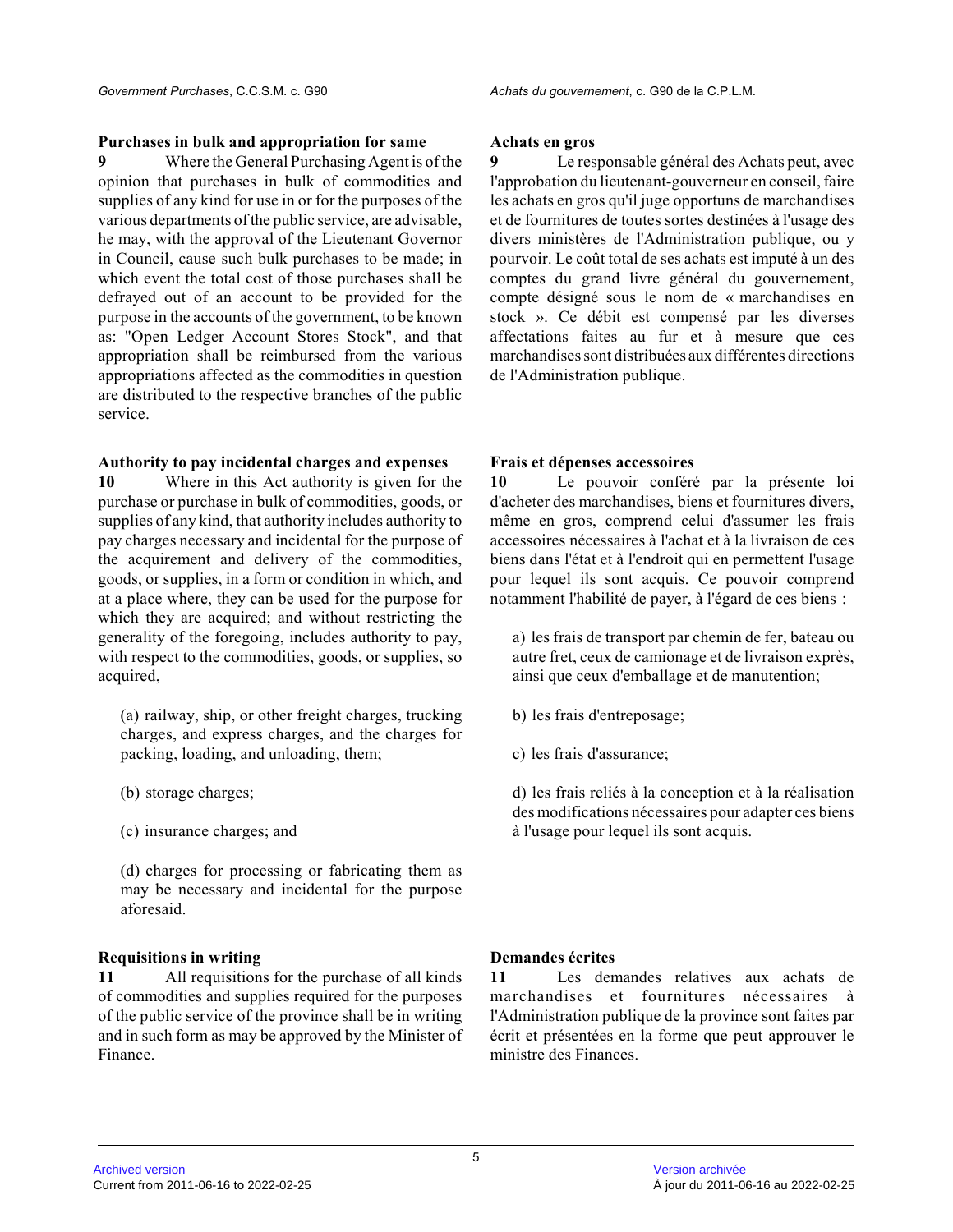### **Except in certain cases, goods to be requisitioned**

**12** Except in cases of emergency as hereinbefore provided and of the purchase of goods in bulk for stores stock, no purchase shall be made by the General Purchasing Agent or any of his assistants unless there is a written requisition therefor signed by the officer requiring them, and the requisition is approved in writing by the member of the Executive Council in charge of the department affected, or his deputy, or the incumbent to an authorized position of the departmen t designated for the purposes of this section by the member of the Executive Council in charge of that department.

# **Formal contracts**

**13** On approval by the minister of the department affected the General Purchasing Agent shall cause formal contracts to be drawn up for the signature of the parties concerned and present them to that minister for execution.

**14** [Repealed]

S.M. 2007, c. 16, s. 4.

# **Records, etc., to be kept**

**15** The General Purchasing Agent shall cause to be kept such books of record, price lists, tabulation of quotations and forms of account as shall be approved by the Minister of Finance; and those records shall at all times be available to the Auditor General or the minister of any department interested.

S.M. 2001, c. 39, s. 31.

# **Duty of General Purchasing Agent on receipt of a requisition**

**16** Where the General Purchasing Agent has received a requisition in due form he shall

(a) secure quotations for the commodities required; and

(b) indicate by means of the issuing of an order fro m whom the purchase is to be made.

# **Nécessité de présenter des demandes écrites**

**12** Sauf dans les cas d'urgence visés par la présente loi et les achats en gros aux fins de stockage, le responsable général des Achats et ses adjoints n e peuvent faire d'achat sans une demande écrite signée par celui qui la fait. Cette demande est approuvée par le membre du Conseil exécutif responsable du ministère concerné, ou encore par le sous-ministre ou le titulaire d'un poste reconnu au sein du ministère visé que ce membre du Conseil exécutif désigne pour l'application du présent article.

# **Contrats formels**

**13** Une fois l'approbation du ministre concerné donnée, le responsable général des Achats fait préparer des contrats formels destinés à être signés par les parties. Il les présente alors au ministre concerné pour qu'ils soient passés.

# **14** [Abrogé]

L.M. 2007, c. 16, art. 4.

# **Conservation de documents comptables**

**15** Le responsable général des Achats fait dresser les registres, listes de prix, tableaux de devis et formulaires comptables qu'approuve le ministre des Finances. Le vérificateur général et les ministres touchés ont en tout temps accès à ces documents.

L.M. 2001, c. 39, art. 31.

# **Exécution des demandes**

**16** Sur réception des demandes en bonne et due forme, le responsable général des Achats :

a) obtient des devis relatifs aux marchandises demandées;

b) désigne le fournisseur en lui adressant un bon de commande.